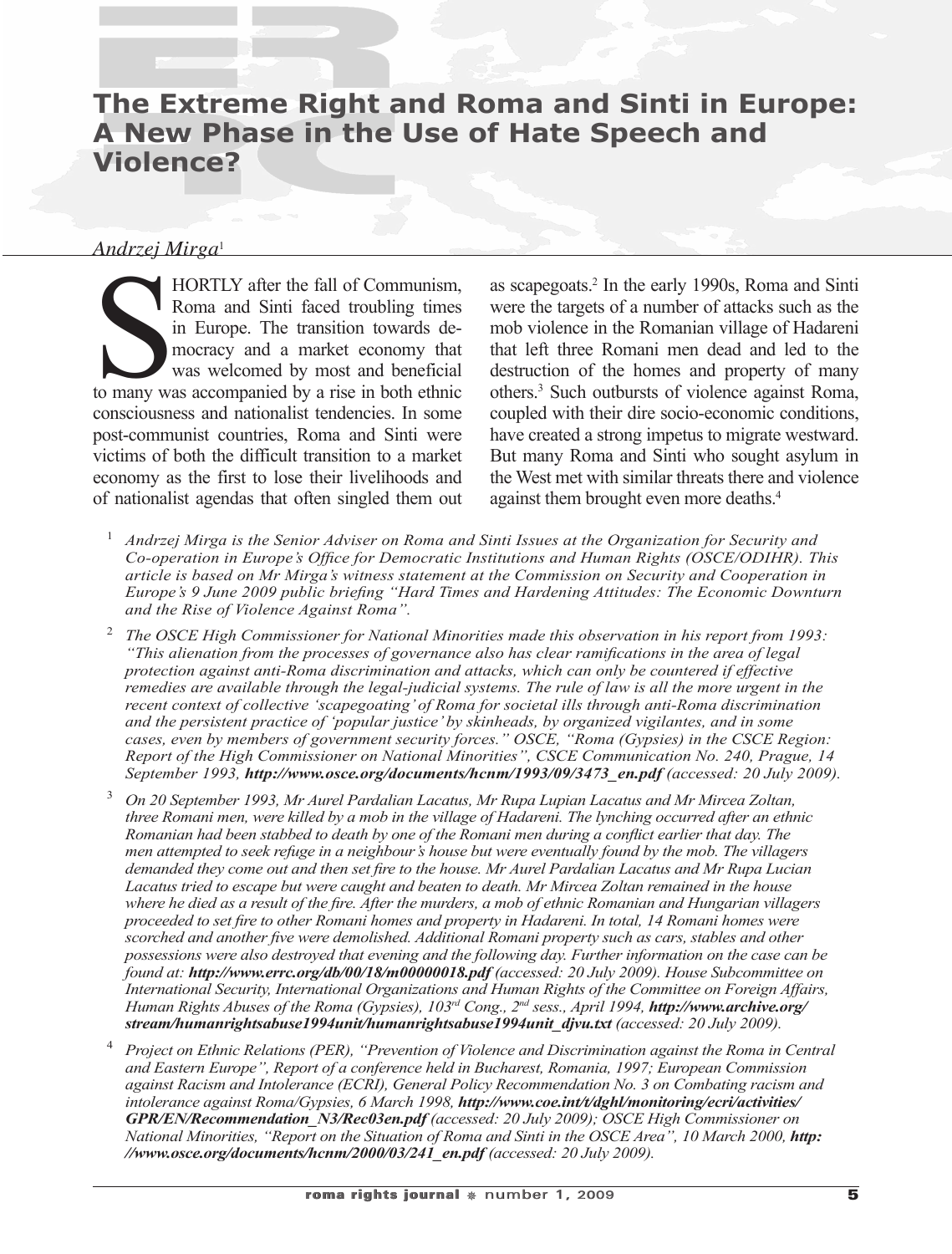Fifteen years later the situation might seem very similar, but it is not. In many respects it is different and, in fact, more dangerous. In the early 1990s there was mainly impromptu community violence against Roma and Sinti in Europe. The nature of the transition period contributed to this as democratic institutions and the rule of law had yet to take root in countries that had only just rid themselves of Communism. What we are witnessing today is the deliberate and organised use of hate speech and incitement of violence against Roma and Sinti in a number of countries. It is easy to identify those behind it as anti-Romani hate speech is openly promoted by them, i.e. far-right political parties or extreme organisations or movements.<sup>5</sup>

Based on non-governmental sources<sup>6</sup> and media reporting, an increase can be observed

in violence and hate-motivated incidents targeting members of Roma and Sinti communities in several countries in the OSCE region.<sup>7</sup> Arson attacks on Romani houses, physical assaults, racist slurs, property destruction and police violence are the dominant types of crimes reported. Among the reported incidents, some have resulted in death. Attackers often targeted whole families in their homes (Hungary, Czech Republic) or whole communities in isolated settlements (Italy, Czech Republic). There are those who think that violent acts targeting Roma and Sinti can also be traced to some of these parties and groups, although concrete evidence has been difficult to obtain in cases of murder. The police and courts, which are usually slow or resistant to recognising the racial basis for the attacks, often compound the problem.8

- <sup>5</sup> *Such groups include the Ataka party in Bulgaria and the Bulgarian National Union, the New Right party in Romania, the Slovak National Party in Slovakia, the Jobbik party in Hungary and its associated Hungarian Guard, the Northern League party in Italy and the Workers' Party in the Czech Republic, to name just a few.*
- <sup>6</sup> *The European Roma Rights Centre (ERRC) regularly reported on anti-Romani crimes in incident reports and parallel reports to UN treaty monitoring bodies. Human Rights First devoted a specific section to violence against Roma and Sinti in its 2008 Hate Crime Survey and provided individual country overviews of eleven countries. Romani CRISS in Romania and Minority Rights Centre in Serbia reported on anti-Romani crimes committed nationwide. Several NGOs issued reports on incidents in Italy. Most NGOs reporting on anti-Romani crimes collect their data through victim reports and media monitoring, and some do independent field research. In its clearing-house role, ODIHR's Contact Point for Roma and Sinti Issues (CPRSI) has also collected information and articles on hate-motivated violence against Roma, many of which were provided by news agencies and NGO newsletters.*
- <sup>7</sup> *In 2008, in connection with its review of Germany, the UN Committee on the Elimination of All Forms of Discrimination (CERD) expressed concern about the increase of reported racism-related incidents against members of Roma and Sinti communities. See: UN CERD, Concluding Observations, Germany, 22 September 2008, Geneva, http://daccessdds.un.org/doc/UNDOC/GEN/G08/441/50/PDF/ G0844150.pdf?OpenElement (accessed: 20 July 2009).*

*CERD was also gravely concerned about the "alarming increase" in the incidence and severity of racially motivated violence against Roma in Russia, among others, especially violence by young persons belonging to extremist groups. See: UN CERD, Concluding Observations, Russian Federation, 22 September 2008, Geneva, http://daccessdds.un.org/doc/UNDOC/GEN/G08/441/78/ PDF/G0844178.pdf?OpenElement (accessed: 20 July 2009).*

*In Italy, where no official statistics on violent hate crimes are regularly made available, media and nongovernmental organisations highlighted a spike of anti-Romani and anti-immigrant violence in 2007 and 2008. See: Human Rights First, "2008 Hate Crime Survey: Violence Against Roma and Sinti", http:// www.humanrightsfirst.org/discrimination/reports.aspx?s=roma-and-sinti&p=index (accessed: 20 July 2009).*

*Based on information collected by ODIHR/CPRSI, news media in Hungary reported on 19 violent incidents against Romani persons and destruction of property in 2008.* 

See: ECRI, ECRI Report on Slovakia (fourth monitoring cycle), 26 May 2009, http://www.coe.int/t/dghl/ *monitoring/ecri/Country-by-country/Slovakia/SVK-CbC-IV-2009-020-ENG.pdf (accessed: 20 July 2009).* 

<sup>8</sup> *Hungary can serve as the latest example. Despite all efforts taken by Hungarian law enforcement authorities to identify the perpetrators of the more then two dozen attacks on Roma over the last year and a half, the perpetrators were only identified in a handful of cases. Only in one case did the court establish that the physical assault was carried out on a Romani person on account of her ethnic origin.*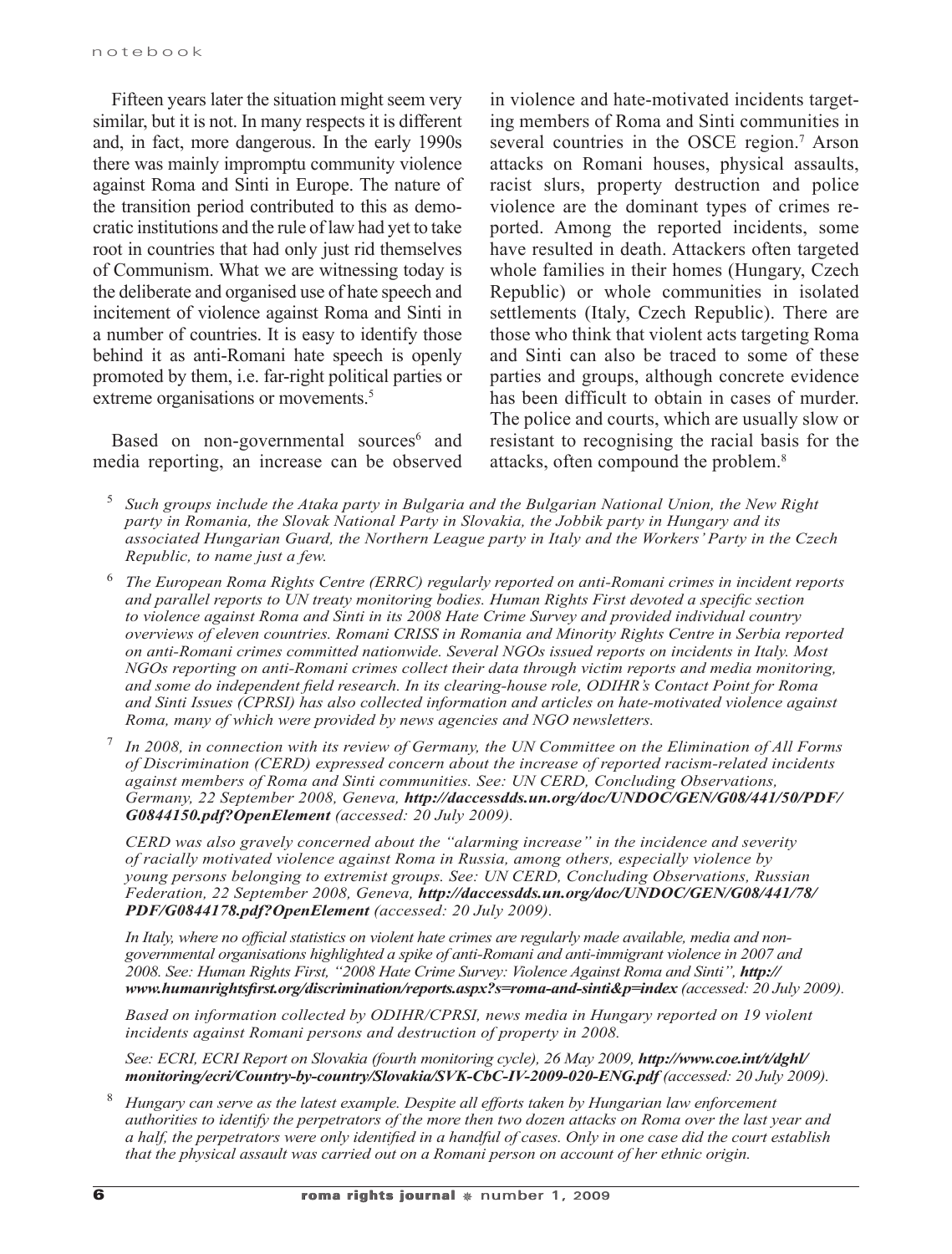Official data from the monitoring of hate crimes committed against Roma and Sinti by OSCE Participating States remains very limited. In their submissions to ODIHR, the Czech Republic, Hungary and Poland identified crimes committed against Roma as notable examples of hate crimes in their country.<sup>9</sup> The response from the Czech Republic even identified Roma as the group most vulnerable to hate crimes.10 But only nine Participating States reported collecting data on hate crimes against Roma or Sinti (Croatia, Czech Republic, Latvia, Republic of Moldova, Poland, Russia, Serbia, Sweden and Switzerland).<sup>11</sup> None of these States, however, submitted statistics on hate crimes against Roma and Sinti in 2008. Monitoring and reporting of hate crimes committed against this community relied on various sources. The tendency on the part of Roma and Sinti victims to not report hate-motivated crimes at all, due to an inherent distrust in the authorities must also be overcome. The real extent of the problem, therefore, cannot be measured properly even in those countries where data on anti-Romani hate crimes are collected<sup>12</sup>

What characterises the groups behind these hate crimes? Our hypothesis is that in the present circumstances those forces deliberately use hate speech and, eventually, incitement to violence as tools to gain political power and legitimatise themselves in mainstream politics. While this approach has so far met with only limited success, anti-Romani elements were part of the platforms that helped a number of political parties gain seats in the June's elections to the European Parliament.<sup>13</sup>

These groups revive demons from the past, like fascist symbols and language. They play on people's insecurities in hard times and manipulate their feelings by channelling their grievances against easy recognisable targets like Jews or "Gypsies." They are more visible today than in the past as they have learned that anti-Romani rhetoric can pay off politically and attract votes. These groups and parties are dangerous because their strategy is to mobilise the segments of society that may not be willing to openly voice these ideas but agree with them all the same. The results of the European Parliament elections demonstrate that parties can use anti-Romani rhetoric to gain greater representation, a fact that could play an important role in upcoming elections, national or local, and potentially pose a danger to social cohesion and stability.

There is no direct evidence of a correlation between the current economic crisis and the incidence of hate crimes. Eurostat, the European Union's statistical body, recently released data on the economies of the 27 Member States that illustrates this point well: GDP across the EU fell by 4.5 percent year-on-year in the first quarter, and countries of the Baltic States have seen an even more dramatic fall.14 Despite the real economic difficulties faced by many of these countries, in only a few have we seen a rise in violence against

- <sup>10</sup> *Response to the OSCE/ODIHR questionnaire on hate crimes. Unpublished data provided to author.*
- <sup>11</sup> *Response to the OSCE/ODIHR questionnaire on hate crimes. Unpublished data provided to author.*

<sup>9</sup> *Response to the OSCE/ODIHR questionnaire on hate crimes. Unpublished data provided to author.*

<sup>12</sup> *See: Fundamental Rights Agency (FRA)'s 2009 European Union Minorities and Discrimination Survey (EU MIDIS), which noted that members of the Romani community had little confidence in the police, went to the police less often to have a crime investigated or to report a crisis situation and rarely lodged complaints. FRA, "Data in Focus: The Roma", EU MIDIS: European Union Minorities and Discrimination Survey, 2009, http://fra.europa.eu/fraWebsite/attachments/EU-MIDIS\_ROMA\_ EN.pdf (accessed: 20 July 2009). See also: ECRI, , ECRI Report on Hungary (fourth monitoring cycle), 24 February 2009, http://www.coe.int/t/dghl/monitoring/ecri/Country-by-country/Hungary/ HUN-CbC-IV-2009-003-ENG.pdf (accessed: 20 July 2009).* 

<sup>13</sup> *Fighting against "Gypsy criminality" was one of the main identifying concepts of the Hungarian party Jobbik Magyarországért Mozgalom (Movement for a Better Hungary), which gained a growing number of sympathisers over the last two years. The party won three seats in the 2009 European Parliament elections and with the same level of support they will be able to enter the Hungarian Parliament next year.* 

<sup>14</sup> *Eurostat data, quoted in Gazeta Wyborcza, 4 June 2009, 26.*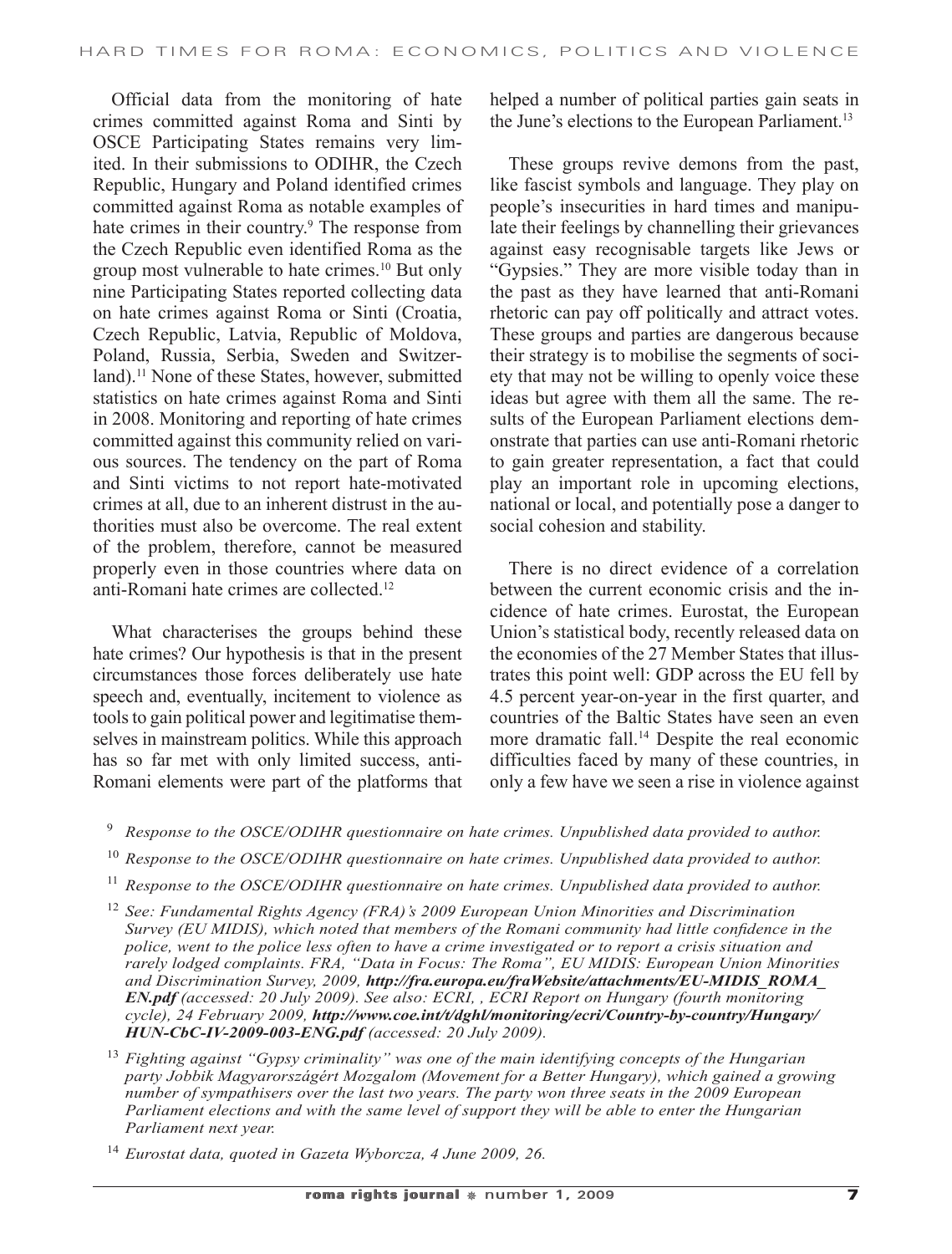Roma and Sinti. There must, therefore, be other factors behind what we are witnessing.

The first key factor is the deteriorating social and economic situation of Roma and Sinti. This feeds anti-Romani prejudice and stereotypes that are easily exploited by the groups and parties already mentioned. Second, political discourse has been deteriorating as more populist, racist or extreme views are allowed to circulate without raising an outcry or condemnation by public figures.15

Finally, there is often a spark that ignites the fire; the rise in hate speech and violence against Roma and Sinti in Italy and Hungary can be traced back to concrete incidents provoked by Roma themselves.16 But the situation on the ground was already highly combustible. If the deteriorating social and economic situation of Roma and Sinti is one of the factors behind the rise in hostility, hate speech and violence with which they are targeted, how has this happened? What has been done – or not done – to improve the situation of Roma and Sinti since the early 90s?

ODIHR's recent status report, released in September 2008, on the implementation of the *Action Plan on Improving the Situation of Roma and Sinti Within the OSCE Area*, provides a stark answer to this question.17 The general conclusion from our assessment is that there has been little tangible progress in most areas of concern; there is no sign of a positive breakthrough in any of the areas and the movement in some areas has actually been backwards.

Significant gaps remain between Romani communities and mainstream society in areas such as housing, education, employment and access to public services and justice. There is a lack of proactive approaches by governments at the national, regional and local levels, as well as a lack of measures to ensure the sustainability of policies by providing adequate financial, institutional and human resources. Although there are some positive recommendations and good practices being piloted at the local level, these have not been translated into country-wide practices.

Government-run, Roma-related programmes do not prioritise or focus enough on strategic areas that can ensure sustainable change, such as access to quality education at all levels. Significant challenges still remain for ensuring stronger participation and involvement of Roma and Sinti, both electorally and in civil society, in policy design and implementation.

The status report outlines disturbing trends with regard to racism and intolerance against Roma and Sinti, including against Roma and Sinti migrants. They face police violence, forced evictions and ghettoisation and a growing dependency on social welfare. Roma and Sinti issues continue to figure only marginally on the political agenda of governments and often only when tensions threaten to escalate into violence. The clear conclusion is that neglect is no longer an option. States have to demonstrate real political will and take vigorous action to close the gap between the majority and this minority.

<sup>16</sup> *Following the October 2006 murder in Olaszliszka, Hungary, which involved the fatal beating of an ethnic Hungarian teacher by a group of Roma, crimes associated with Roma individuals received increased media attention. The conflict is deepened by the repeated demonstrations of power by the Hungarian Guard and the National Defense Movement (Nemzeti Őrsereg).*

<sup>17</sup> *OCSE/ODIHR, "Implementation of the Action Plan on Improving the Situation of Roma and Sinti*  within the OSCE Area: Status Report 2008", September 2008, www.osce.org/odihr/item\_11\_ *33130.html (accessed: 20 July 2009).* 

<sup>&</sup>lt;sup>15</sup> In Italy, for example, inflammatory media reports and political extremists spoke openly of the desire to expel *Roma from their communities, which contributed to a climate in which physical attacks occurred against Roma. See: UN CERD, Concluding Observations, Italy, 16 May 2008, Geneva, http://daccessdds.un.org/doc/ UNDOC/GEN/G08/419/12/PDF/G0841912.pdf?OpenElement (accessed: 20 July 2009); and ERRC, Centre on Housing Rights and Evictions (COHRE), osservAzione and Sucar Drom, "Parallel Report to the United Nations Committee on the Elimination of Racial Discrimination for its review of Italy", January 2008, http: //www.errc.org/db/02/C8/m000002C8.pdf (accessed: 20 July 2009). See also: OSCE/ODIHR and HCNM,*  "Assessment of the human rights situation of Roma and Sinti in Italy", February 2009, **http://www.osce.org/** *documents/odihr/2009/03/36620\_en.pdf (accessed: 20 July 2009).*